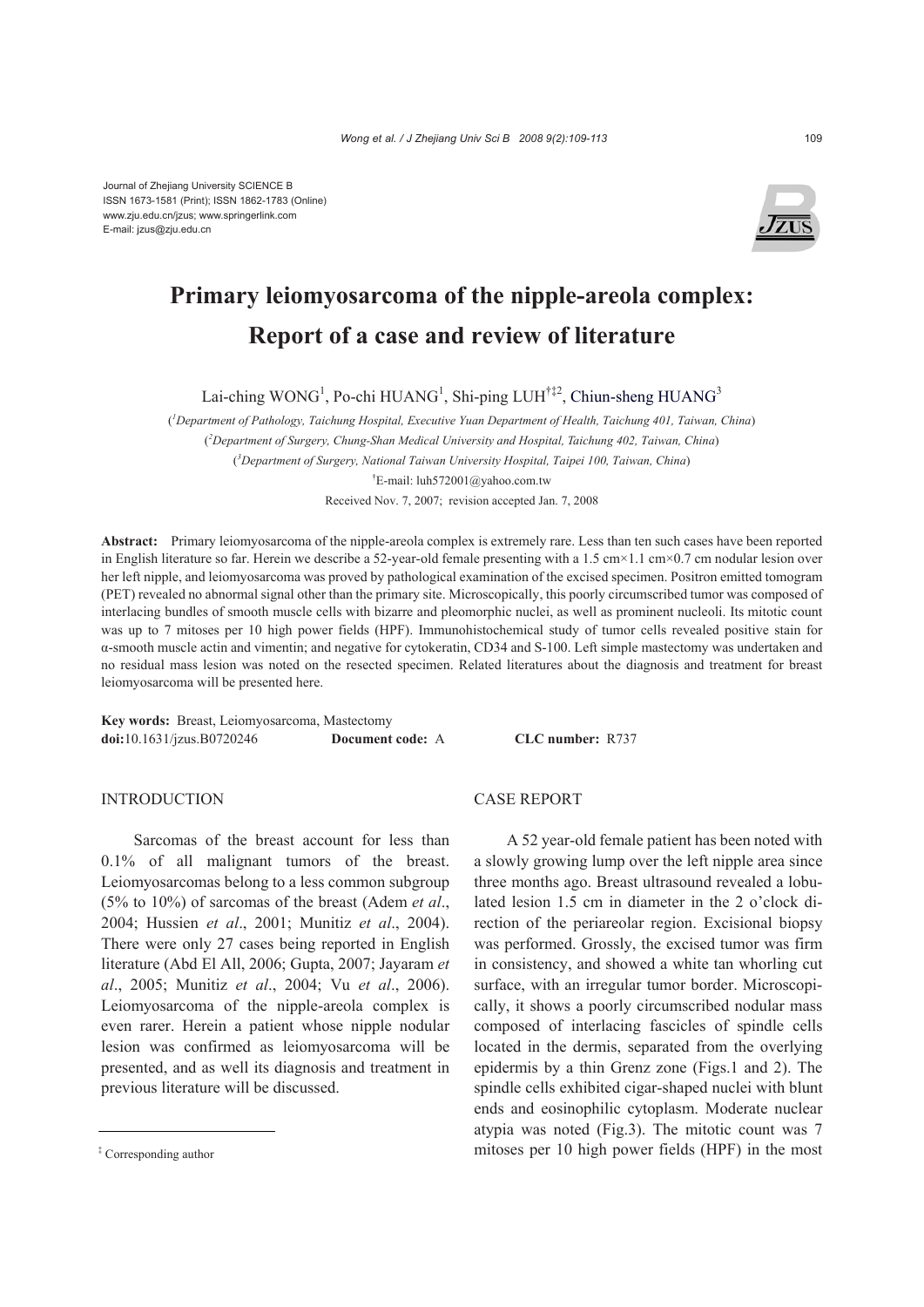active area. Necrosis and hemorrhage are absent. Immunohistochemically, the tumor cells were diffusely and strongly positive for α-smooth muscle actin (Fig.4) and vimentin, while negative for cytokeratin, CD34 and S-100 protein.



**Fig.1 Under low magnification, a nodular tumorous lesion is noted in the dermis of the nipple-areola complex. (a) H & E, ×40; (b) H & E, ×100** 



**Fig.2 Intermediate magnification shows densely cellular tumor composed of interlacing fascicles of spindle cells (H & E, ×200)** 



**Fig.3 The tumor cells are characterized by cigar-shaped nuclei with blunt ends, moderate nuclear atypia, moderate amount of eosinophilic cytoplasm. Mitotic figure can be seen (H & E, ×400)** 



 **Fig.4 The immunohistochemical stains for α-smooth muscle actin are diffusely and strongly positive in the tumor cells (H & E, ×400)** 

She was admitted to our ward for further evaluation and treatment. A series of surveys including whole body positron-emitted tomography (PET) revealed no other malignant lesions. Therefore, she underwent left simple mastectomy without axillary lymph node dissection. The pathological report revealed no residual tumor in the resected specimen. The post-operative course was uneventful and she was discharged 4 d after operation and underwent regular follow-up at our clinic.

#### DISCUSSION

Leiomyosarcoma is not rare among soft tissue tumors. It can exist in any part of the body. However, its most common primary sites are the uterus, retroperitoneum, subcutaneous tissues and gastrointestinal tract (Cohen *et al*., 2007; Insabato *et al*., 2004; Szekely *et al*., 2001). Leiomyosarcomas of the breast are extremely rare, either primary (Abd El All, 2006; Adem *et al*., 2004; Gupta, 2007; Hussien *et al*., 2001; Jayaram *et al*., 2005; Munitiz *et al*., 2004; Vu *et al*., 2006) or metastatic from other sites (Lin *et al*., 2003; Taillibert *et al*., 2000). The smooth muscle component might be originated from the blood vessels and sarcomatous change is usually from leiomyoma or other spindle cell tumors (Szekely *et al*., 2001). Our presented case should be regarded as primary leiomyosarcoma of the breast since there was no other primary focus being found after a series of surveys including PET scan.

The nipple-areola complex is a circular area of skin that exhibits increased pigmentation and contains numerous sensory nerve endings. The tip of the nipple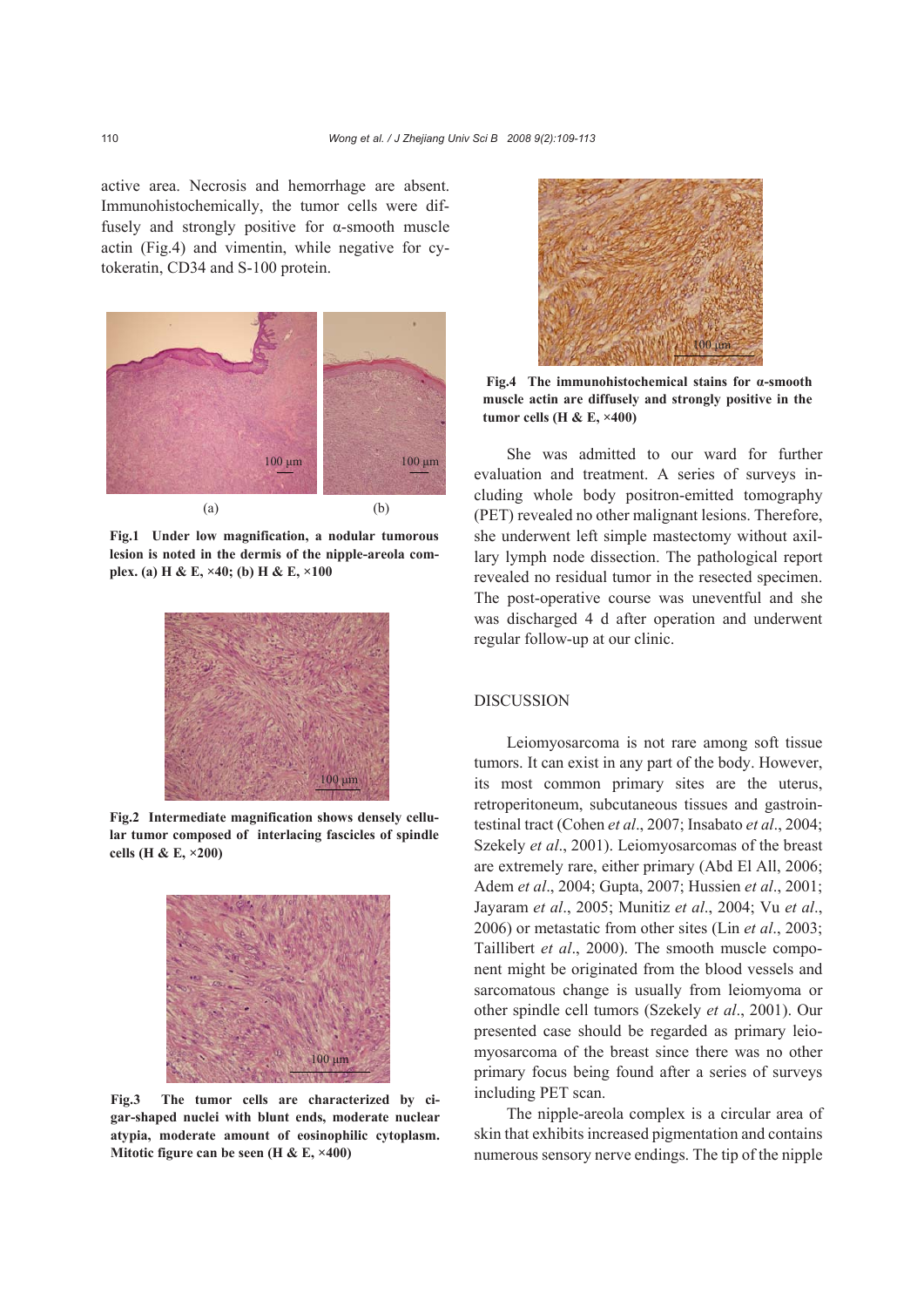contains 15 to 20 orifices of lactiferous ducts which are surrounded by a stroma rich in circular and longitudinal smooth muscle bundles, collagen and elastic fibers. The periphery of the nipple-areola complex also contains pilosebaceous units and hair. Therefore, the initial pathologic differential diagnoses should include tumors of both mammary and cutaneous origins. The differential diagnoses and their histological and immunohistochemical features are listed in Table 1.

The strong and diffuse cytoplasmic expression of α-smooth muscle actin in this case, in additional to the typical cellular morphology, indicates smooth muscle origin of this tumor. According to the previously published cases of mammary, cutaneous and nipple-areola tumors, Ragsdale (1997)'s minimal criteria for cutaneous leiomyosarcomas, and the WHO classification of breast tumors (Tavassoli and Devilee, 2003), the presence of mitosis, nuclear atypia of various degree depending on differentiation, and hypercellularity are the most important criteria to designate a smooth muscle tumor as sarcoma. Tumor necrosis is not required for the diagnosis of malignancy.

Primary leiomyosarcoma of nipple-areola complex is rare. Table 2 illustrates the cases reported in English literature (Lonsdale and Widdison, 1992; Markaki *et al*., 2003; Uğraş *et al*., 1997). Histologically, the nipple-areola complex is cutaneous tissue composed of epidermis and dermis. However, in contrast to skin of other sites, it also contains lactiferous ducts that connect to the mammary parenchyma. Table 3 summarizes the clinical features, the treatment and outcome of primary leiomyosarcoma at the nipple-areola complex, the skin of other sites and the mammary parenchyma that reported in literature (Choy *et al*., 2006; Holst *et al*., 2002; Lonsdale and Widdison, 1992; Markaki *et al*., 2003; Uğraş *et al*., 1997). Tumors of these various sites had similar cytological and architectural characteristics. However,

| Diagnoses                                   | Histological features                                                                                                                                                                                                                                                            | Immunohistochemical features                                                                                                                                          |
|---------------------------------------------|----------------------------------------------------------------------------------------------------------------------------------------------------------------------------------------------------------------------------------------------------------------------------------|-----------------------------------------------------------------------------------------------------------------------------------------------------------------------|
| Leiomyoma                                   | Interlacing bundles of bland spindle cells with eosino-<br>philic cytoplasm and blunt-ended, cigar-shaped, ve-<br>sicular nuclei. Necrosis and mitosis are absent                                                                                                                | Diffusely and strongly positive for<br>$\alpha$ -smooth muscle actin                                                                                                  |
| Dermatofibrosarcoma<br>protuberans          | Fairly uniform spindle cells with elongated nuclei<br>showing little pleomorphism and pale cytoplasm, ar-<br>ranged in storiform or "rush mat" pattern                                                                                                                           | Usually diffusely positive for<br>CD34, negative for S-100,<br>desmin and $\alpha$ -smooth muscle<br>actin                                                            |
| Leiomyosarcoma                              | Infiltrative tumor composed of interlacing bundles of<br>cells with eosinophilic cytoplasm and blunt-ended,<br>cigar-shaped, often vesicular nuclei. Varied cyto-<br>logical pleomorphism                                                                                        | Diffusely positive for $\alpha$ -smooth<br>muscle actin, desmin and h-<br>caldesmon, negative for S-100<br>and CD34                                                   |
| Malignant peripheral<br>nerve sheath tumors | Alternating myxoid and cellular areas containing ir-<br>regular interlacing bundles of spindle cells with<br>scanty pale cytoplasm and wavy, hyperchromatic,<br>variably pleomorphic nuclei. Myxoid change, hyaline<br>nodule and perivascular whorling may be present           | 50% of these tumors are S-100<br>positive, negative for $\alpha$ -smooth<br>muscle actin                                                                              |
| Malignant phyllodes tu-<br>mor              | Epithelial slits and hypercellular stroma showing<br>marked overgrowth of spindle cells. Prominent nu-<br>clear pleomorphism, mitotic count over 10 per 10<br>HPF and infiltrative tumor border                                                                                  | Spindle cells are positive for<br>vimentin and negative or only<br>focally positive for $\alpha$ -smooth<br>muscle actin. Positive staining<br>for CD117 was reported |
| cytoma                                      | Malignant fibrous histio- Prominently pleomorphic cells arranged in storiform<br>pattern. Bizarre multinucleated giant cells, and a<br>mononuclear inflammatory cell infiltrate with foamy<br>macrophages are often present. Most represent ex-<br>tension from deep soft tissue | Negative for $\alpha$ -smooth muscle<br>actin                                                                                                                         |
| Sarcomatoid carcinoma                       | A tumor composed of markedly atypical spindle and<br>pleomorphic epithelial cells, necrosis, and numerous<br>atypical mitotic figures                                                                                                                                            | Pleomorphic spindle cells are<br>positive for cytokeratin, nega-<br>tive for $\alpha$ -smooth muscle actin                                                            |
| Spindle cell malignant<br>melanoma          | Groups of spindle cells exhibiting variable pigmentation<br>and pleomorphism                                                                                                                                                                                                     | Stain positively for S-100 protein<br>and HMB45, negative<br>for<br>$\alpha$ -smooth muscle actin                                                                     |

**Table 1 The initial differential diagnoses and their histological and immunohistochemical features**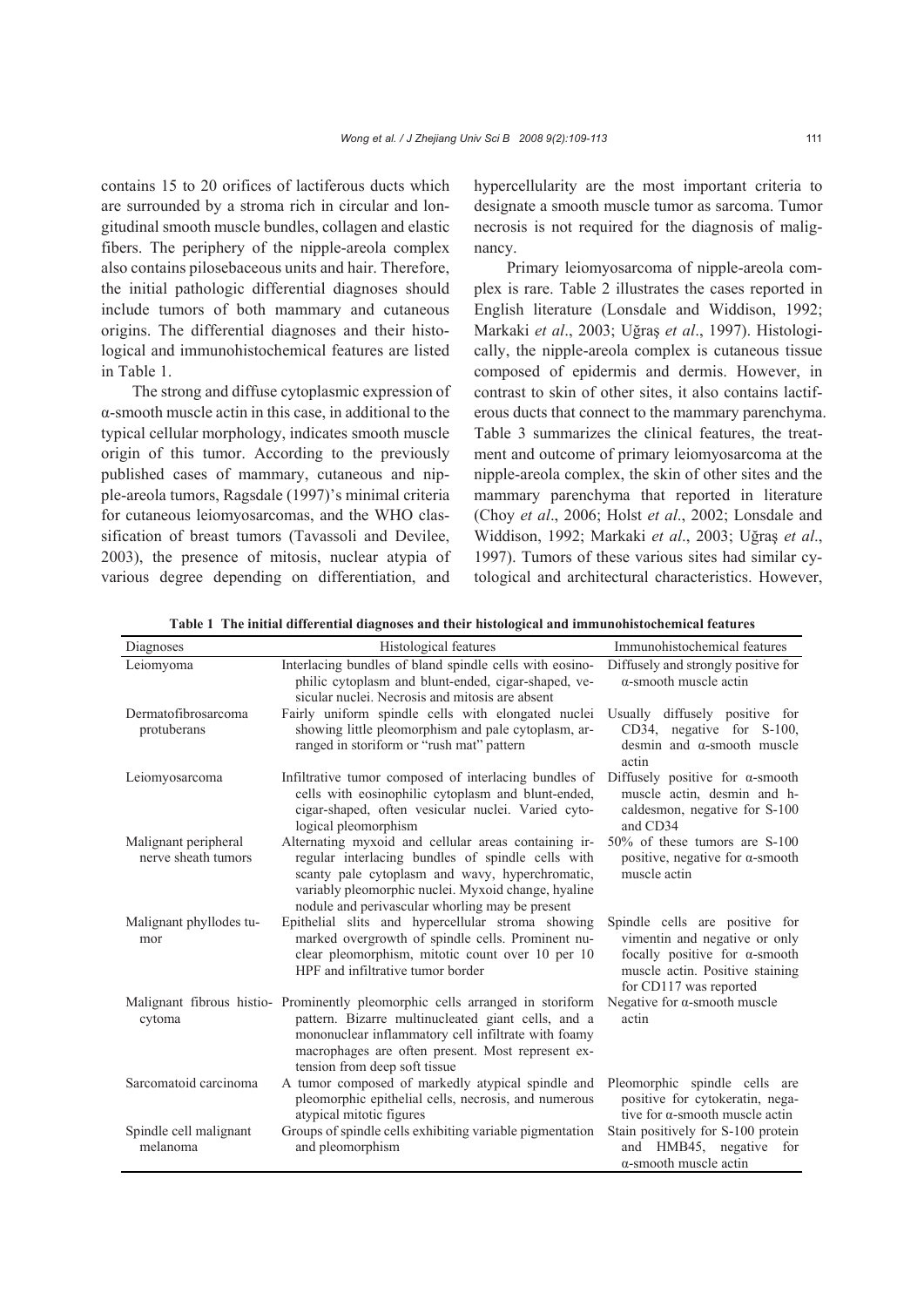| Reference                                                                | Site                                   | Age/sec    | Size $(cm)$                       | Mitoses           | Treatment                                                                                                          | Follow-up                                                                               |
|--------------------------------------------------------------------------|----------------------------------------|------------|-----------------------------------|-------------------|--------------------------------------------------------------------------------------------------------------------|-----------------------------------------------------------------------------------------|
| Crocker and<br><b>Murad</b> , 1969                                       | Right, above<br>the nipple             | $51$ /male | 5                                 |                   | Common Radical mastectomy                                                                                          |                                                                                         |
| Pardo-Mindan<br><i>et al.</i> , 1974                                     | Left, near the 49/female<br>nipple     |            | 7                                 |                   | 16/10 HPF Simple mastectomy                                                                                        | Alive at 6 months, NET                                                                  |
| Hemandez,<br>1978                                                        | Left, involv-<br>ing nipple            | $53$ /male | $\overline{4}$                    |                   | 15/10 HPF Modified radical<br>mastectomy                                                                           | Alive at 1 year and 2<br>months, NET                                                    |
| Yatsuka et al.,<br>1984                                                  | Left, beneath 56/female<br>the nipple  |            | 1.5                               |                   | 21/10 HPF Radical mastectomy                                                                                       | Alive at 4 years and 7<br>months, NET                                                   |
| Nielsen, 1984                                                            | Right, edge of 24/female<br>the areola |            | $1(1965)$ r<br>$2(1966)$ r        | 8/10 HPF Excision | 1.5 (1962) r $2/10$ HPF Excision in 1960, 1962<br>14/10 HPF Excision and simple<br>mastectomy                      | Died 20 years later<br>with metastases to<br>brain, skin, thyroid<br>gland, and kidneys |
| Lonsdale <i>et al.</i> ,<br>1992                                         | Left, areola                           | 60/female  | 2<br>4.5 (18 mon-<br>ths later) r |                   | 10/10 HPF Excision with 1 cm safe<br>margin<br>Excision with subsequent<br>mastectomy                              | Alive at 3 months,<br>post-mastectomy,<br><b>NET</b>                                    |
| Uğraş et al.,<br>1995                                                    | Right, under 47/female<br>areola       |            | 2                                 |                   | 3/10 HPF Total excision and sub- Alive at 1 year and 6<br>simple<br>cutaneous<br>mastectomy                        | months, NET                                                                             |
| The present case Left, involv- 52/female<br>described in<br>this article | ing nip-<br>ple-areola<br>complex      |            | 1.5                               |                   | 7/10 HPF Excision (July, 2007) and Alive<br>subsequent total mas-<br>tectomy and regional<br>lymph node dissection |                                                                                         |

**Table 2 Review of cases of primary leiomyosarcomas of the nipple-areola region**

\* All the references are from Uğraş *et al*.(1997); NET: No evidence of tumor; r: Recurrence

#### **Table 3 Summary of the clinical features of primary leiomyosarcoma of various sites reported in literature**

|                                                                  | Clinical presentation                                                                                                                                                                                                                                                                                                                                        | Treatment                                                               | Outcome                                                                                                                               |
|------------------------------------------------------------------|--------------------------------------------------------------------------------------------------------------------------------------------------------------------------------------------------------------------------------------------------------------------------------------------------------------------------------------------------------------|-------------------------------------------------------------------------|---------------------------------------------------------------------------------------------------------------------------------------|
| Leiomyosarcoma<br>of nipple-areola<br>complex                    | More common in female. Solitary slow-growing Excision, simple,<br>nodular lesion. May be asymptomatic. Possible ori-<br>gins: smooth muscle bundles surrounding lactiferous<br>ducts, arrector pili muscle at periphery of areola                                                                                                                            | modified radi-<br>cal or radical<br>mastectomy                          | 2 of the 7 tumors listed<br>above recurred, 1<br>metastasized                                                                         |
| Leiomyosarcoma<br>of skin other than<br>nipple-areola<br>complex | More common in men. Peak incidence: the sixth dec- Wide local exci-<br>ade. Usually presents as a solitary nodule or plaque<br>on the extensor surfaces of extremities and less<br>commonly on the scalp and trunk. May be painful or<br>asymptomatic. Grow insidiously. Possible origins:<br>arrector pili muscle in the dermis or genital dartos<br>muscle | sion with a 3-<br>to 5-cm safe<br>margin                                | Local recurrence rates:<br>$30\%~50\%$ , rarely<br>metastasize                                                                        |
| Leiomyosarcoma<br>of mammary<br>parenchyma                       | More common in female. Average age: 52 years.<br>Slow-growing solitary well-defined nodule. May be<br>asymptomatic. Possible origins: myoepithelium,<br>blood vessels                                                                                                                                                                                        | Simple mastec-<br>tomy was rec-<br>ommended by<br>Uğraş et<br>al.(1997) | Reported to have quite<br>high possibility of<br>recurrences or metas-<br>tases that occur he-<br>matogenously<br>(Markakietal, 2003) |

for primary cutaneous leiomyosarcoma, treatment recommendations include a wide local excision with a 3- to 5-cm margin, including subcutaneous tissue and fascia; while mastectomy, including simple and modified radical mastectomy, is the most common treatment for breast leiomyosarcoma. Due to few cases of primary leiomyosarcoma of nipple-areola complex reported in literature so far, there is no general agreement on whether to treat them as cutaneous or mammary tumors, and the need of adjuvant radio-chemotherapy. An analysis of more cases with a longer follow-up duration is necessary to develop an optimum mode of treatment for leiomyosarcomas at this specific site.

#### **References**

- Abd El All, H.S., 2006. Breast spindle cell tumours: About eight cases. *Diagn. Pathol.*, **1**(1):13. [doi:10.1186/1746- 1596-1-13]
- Adem, C., Reynolds, C., Ingle, J.N., Nascimento, A.G., 2004. Primary breast sarcoma: Clinicopathologic series from